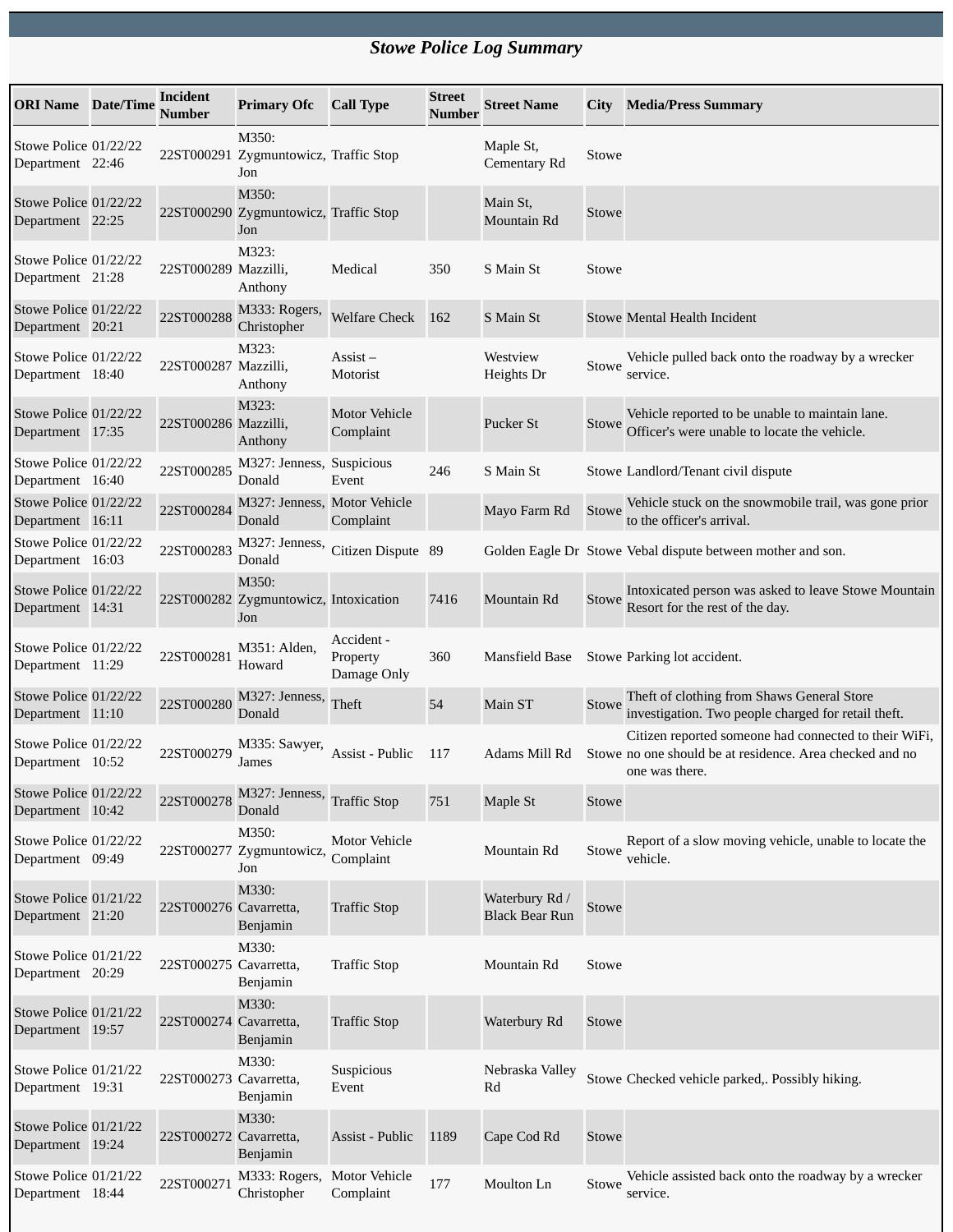| <b>ORI Name</b> Date/Time                 | <b>Incident</b><br>Number | <b>Primary Ofc</b>                                            | <b>Call Type</b>                      | <b>Street</b><br>Number | <b>Street Name</b>                   | City         | <b>Media/Press Summary</b>                                                                            |
|-------------------------------------------|---------------------------|---------------------------------------------------------------|---------------------------------------|-------------------------|--------------------------------------|--------------|-------------------------------------------------------------------------------------------------------|
| Stowe Police 01/21/22<br>Department 18:20 | 22ST000270 Cavarretta,    | M330:<br>Benjamin                                             | Accident -<br>Property<br>Damage Only | 492                     | Mountain Rd                          |              | Stowe Two vehicle parking lot accident.                                                               |
| Stowe Police 01/21/22<br>Department 16:03 | 22ST000269 Mazzilli,      | M323:<br>Anthony                                              | Suspicious<br>Event                   |                         | <b>Mansfield Base</b>                | Stowe        | Misunderstanding about the use of a ski pass. Handled<br>by resort staff, no police involvement.      |
| Stowe Police 01/21/22<br>Department 15:15 | 22ST000268                | M327: Jenness,<br>Donald                                      | Accident -<br>Property<br>Damage Only | 161                     | Mountain Rd                          |              | Stowe Minor two car crash.                                                                            |
| Stowe Police 01/21/22<br>Department 15:13 | 22ST000267                | M327: Jenness, Motor Vehicle<br>Donald                        | Complaint                             |                         | S Main St                            | Stowe        | Report of a possible intoxicated driver. Information<br>was passed on to surrounding police agencies. |
| Stowe Police 01/21/22<br>Department 15:03 | 22ST000266 Mazzilli,      | M323:<br>Anthony                                              | Accident -<br>Property<br>Damage Only |                         | Luce Hill RD /<br><b>Mountain RD</b> |              | Stowe Minor two car crash.                                                                            |
| Stowe Police 01/21/22<br>Department 14:43 | 22ST000265                | M327: Jenness,<br>Donald                                      | <b>DLS</b>                            |                         | S Main St                            |              | Stowe Traffic stop. Driving Under suspension.                                                         |
| Stowe Police 01/21/22<br>Department 14:09 | 22ST000264 Mazzilli,      | M323:<br>Anthony                                              | <b>Traffic Hazard</b>                 |                         | Moscow Rd                            | Stowe        | Officer removed a piece of an exhaust pipe from the<br>roadway.                                       |
| Stowe Police 01/21/22<br>Department 14:00 | 22ST000263                | M327: Jenness, Theft<br>Donald                                |                                       | 91                      | Dump Rd                              | Stowe        | Person dropped off trash at dump with out paying.<br>Person was contacted and went back to pay.       |
| Stowe Police 01/21/22<br>Department 07:38 | 22ST000262                | M327: Jenness, Medical<br>Donald                              |                                       | 100                     | Haul Rd                              | Stowe        |                                                                                                       |
| Stowe Police 01/21/22<br>Department 06:00 | 22ST000261                | M327: Jenness, Fire<br>Donald                                 |                                       | 149                     | Forest Ln                            |              | Stowe Staged to assist Stowe Fire if needed.                                                          |
| Stowe Police 01/21/22<br>Department 00:13 | 22ST000260                | M331: Trucott,<br>Robert                                      | Assist - Public                       | 99                      | Sylvan Woods<br>Dr                   |              | Stowe Fraudulent back activity. Under investigation.                                                  |
| Stowe Police 01/20/22<br>Department 22:53 | 22ST000259                | M332: O'Steen,<br><b>Brooke</b>                               | Assist - Public                       | 246                     | S Main St                            |              | Stowe Person called asking for advice.                                                                |
| Stowe Police 01/20/22<br>Department 22:10 | 22ST000258                | M332: O'Steen, Medical<br><b>Brooke</b>                       |                                       | 125                     | Thomas Ln                            | Stowe        |                                                                                                       |
| Stowe Police 01/20/22<br>Department 21:52 | 22ST000257                | M331: Trucott,<br>Robert                                      | <b>Traffic Stop</b>                   |                         | Maple St                             | Stowe        |                                                                                                       |
| Stowe Police 01/20/22<br>Department 21:26 |                           | 22ST000256 $M332$ : O'Steen, Assist - Public<br><b>Brooke</b> |                                       |                         | VT Route 100                         |              | Stowe Report person walking in road.                                                                  |
| Stowe Police 01/20/22<br>Department 15:55 | 22ST000255                | M352: Daley,<br>Sylvie                                        | Suspicious<br>Event                   | 88                      | S Main St                            | Stowe        | Person at store asking people for money. Person was<br>not located.                                   |
| Stowe Police 01/20/22<br>Department 15:25 | 22ST000254                | M336: Fudala,<br>Matthew                                      | Alarm                                 | 560                     | <b>Stowe Hollow</b><br>Rd            | Stowe        |                                                                                                       |
| Stowe Police 01/20/22<br>Department 15:11 | 22ST000253                | M352: Daley,<br>Sylvie                                        | Animal Problem                        |                         | Wiessner Woods<br>/ Edson Hill Rd    |              | Stowe Dog off leash and charged at them.                                                              |
| Stowe Police 01/20/22<br>Department 13:11 | 22ST000252                | M336: Fudala,<br>Matthew                                      | Found Property 350                    |                         | S Main St                            |              | Stowe Found cell phone.                                                                               |
| Stowe Police 01/20/22<br>Department 12:49 | 22ST000251                | M352: Daley,<br>Sylvie                                        | Alarm                                 | 61                      | Sterling Ln                          | Stowe        |                                                                                                       |
| Stowe Police 01/20/22<br>Department 09:55 | 22ST000250                | M352: Daley,<br>Sylvie                                        | 911 Hangup                            | 823                     | S Main St                            |              | Stowe 911 hangup found to be accidental.                                                              |
| Stowe Police 01/20/22<br>Department 07:46 | 22ST000249                | M352: Daley,<br>Sylvie                                        | <b>Traffic Stop</b>                   | 350                     | S Main St                            | Stowe        |                                                                                                       |
| Stowe Police 01/20/22<br>Department 07:34 | 22ST000248                | M352: Daley,<br>Sylvie                                        | <b>Motor Vehicle</b><br>Complaint     |                         | Pucker St                            | <b>Stowe</b> | Report of vehicle all over the road. Vehicle found and<br>operator found to be tired.                 |
| Stowe Police 01/20/22<br>Department 02:14 | 22ST000247                | M331: Trucott,<br>Robert                                      | Parking<br>Problem                    |                         | Main St                              |              | Stowe parking ticket issued.                                                                          |
| Stowe Police 01/19/22<br>Department 15:37 | 22ST000246                | M352: Daley,<br>Sylvie                                        | Accident -<br>Property<br>Damage Only |                         | Moscow Rd                            |              | Stowe Two vehicle accident.                                                                           |
| Stowe Police 01/19/22<br>Department 13:34 | 22ST000245                | M352: Daley,<br>Sylvie                                        | 911 Hangup                            | 268                     | Wood Rd                              |              | Stowe 911 hangup found to be accidental.                                                              |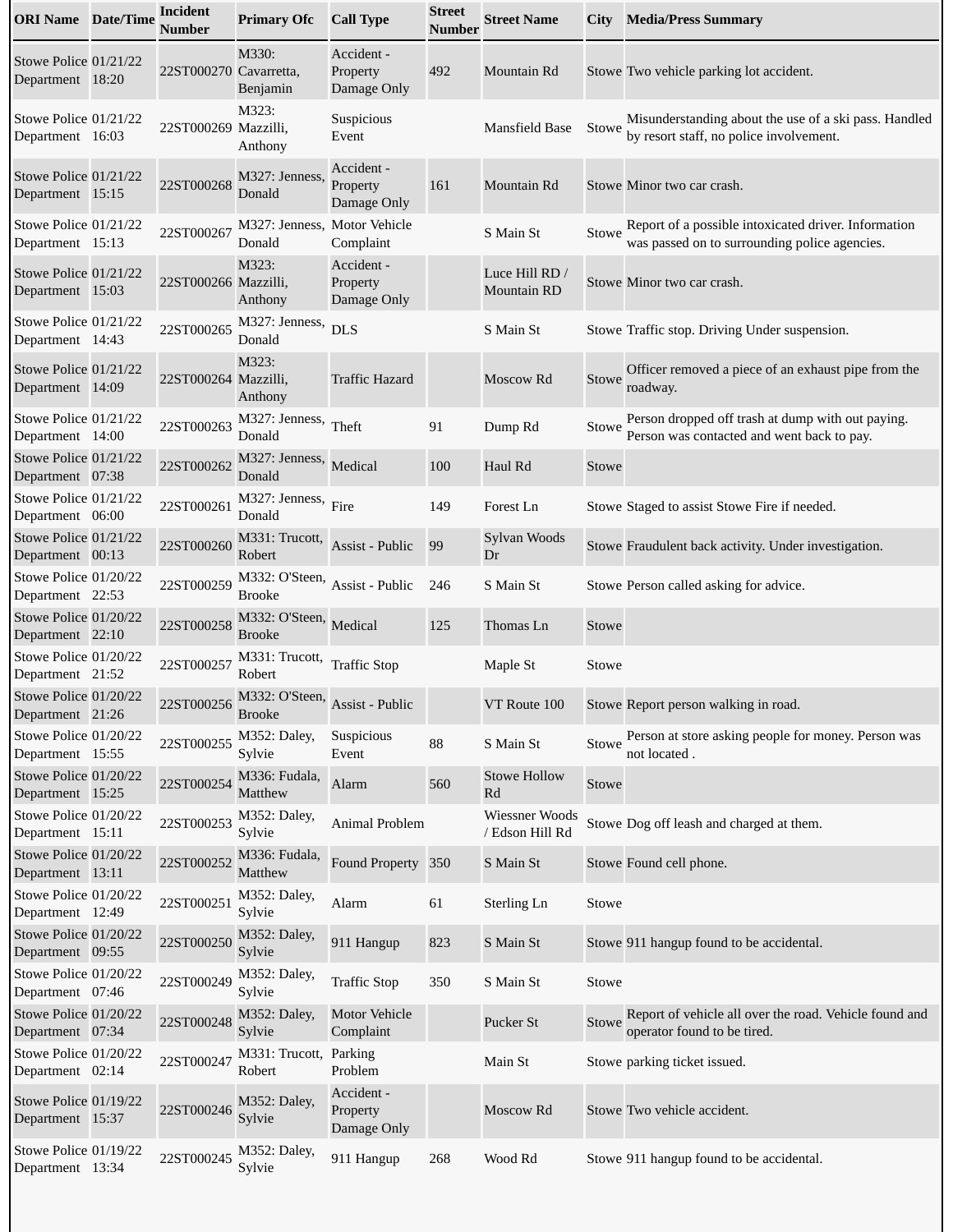| <b>ORI Name</b> Date/Time                 | <b>Incident</b><br><b>Number</b> | <b>Primary Ofc</b>                                  | <b>Call Type</b>                      | <b>Street</b><br>Number | <b>Street Name</b>               | City         | <b>Media/Press Summary</b>                                                   |
|-------------------------------------------|----------------------------------|-----------------------------------------------------|---------------------------------------|-------------------------|----------------------------------|--------------|------------------------------------------------------------------------------|
| Stowe Police 01/19/22<br>Department 12:08 | 22ST000244                       | M352: Daley,<br>Sylvie                              | Accident -<br>Property<br>Damage Only |                         | Mountain Rd /<br>Cottage Club Rd |              | Stowe Minor two vehicle accident.                                            |
| Stowe Police 01/19/22<br>Department 12:04 | 22ST000243                       | M336: Fudala,<br>Matthew                            | 911 Hangup                            | 413                     | Barrows Rd                       |              | Stowe 911 hang-up call. No emergency found.                                  |
| Stowe Police 01/19/22<br>Department 11:48 | 22ST000242                       | M352: Daley,<br>Sylvie                              | Alarm                                 | 7412                    | Mountain Rd                      | Stowe        |                                                                              |
| Stowe Police 01/19/22<br>Department 11:13 | 22ST000241                       | M352: Daley,<br>Sylvie                              | TRO/FRO<br>Service                    | 823                     | S Main St                        |              | Stowe Service of court paperwork                                             |
| Stowe Police 01/19/22<br>Department 09:02 | 22ST000240                       | M352: Daley,<br>Sylvie                              | <b>Traffic Stop</b>                   |                         | Moscow Rd                        | Stowe        |                                                                              |
| Stowe Police 01/19/22<br>Department 08:55 | 22ST000239                       | M352: Daley,<br>Sylvie                              | <b>Directed Patrol</b>                |                         | Moscow Rd                        | Stowe        |                                                                              |
| Stowe Police 01/19/22<br>Department 07:44 | 22ST000238                       | M336: Fudala,<br>Matthew                            | <b>Directed Patrol</b>                |                         | Barrows Rd                       | Stowe        |                                                                              |
| Stowe Police 01/18/22<br>Department 19:46 | 22ST000237 Cavarretta,           | M330:<br>Benjamin                                   | Welfare Check                         | 1201                    | Waterbury Rd                     |              | Stowe Welfare check.                                                         |
| Stowe Police 01/18/22<br>Department 18:55 | 22ST000236 Cavarretta,           | M330:<br>Benjamin                                   | <b>Traffic Stop</b>                   |                         | <b>Vt Rt 100</b>                 | Stowe        |                                                                              |
| Stowe Police 01/18/22<br>Department 15:35 | 22ST000235                       | M327: Jenness,<br>Donald                            | Intoxication                          | 942                     | Mountain Rd                      | Stowe        | Report intoxicated individuals at bar. Stowe EMS<br>responded.               |
| Stowe Police 01/17/22<br>Department 12:04 | 22ST000234                       | M327: Jenness,<br>Donald                            | Assist - Agency                       |                         | Cottonbrook Rd                   | <b>Stowe</b> |                                                                              |
| Stowe Police 01/18/22<br>Department 13:48 | 22ST000233 Mazzilli,             | M323:<br>Anthony                                    | Accident -<br>Property<br>Damage Only |                         | Cape Cod RD /<br>Sinclair RD     |              | Stowe Two vehicle accident.                                                  |
| Stowe Police 01/18/22<br>Department 12:25 | 22ST000232                       | M321: Hull,<br>Donald                               | Medical                               |                         | VT Route 108                     | Stowe        |                                                                              |
| Stowe Police 01/18/22<br>Department 12:12 | 22ST000231 Mazzilli,             | M323:<br>Anthony                                    | Parking<br>Problem                    | 88                      | S Main St                        | Stowe        | Vehicle parked overnight interfering with snow<br>removal.                   |
| Stowe Police 01/18/22<br>Department 10:05 |                                  | 22ST000230 $M327$ : Jenness, Traffic Stop<br>Donald |                                       | 1899                    | Mountain Rd                      | Stowe        |                                                                              |
| Stowe Police 01/18/22<br>Department 08:49 | 22ST000229                       | M327: Jenness,<br>Donald                            | Accident -<br>Property<br>Damage Only |                         | S Main St                        |              | Stowe Minor 2 vehicle accident.                                              |
| Stowe Police 01/18/22<br>Department 08:04 | 22ST000228 Mazzilli,             | M323:<br>Anthony                                    | <b>Traffic Hazard</b>                 |                         | Mountain Rd                      | Stowe        | Report of a large rock in the roadway, with nothing<br>found.                |
| Stowe Police 01/18/22<br>Department 07:50 | 22ST000227                       | M327: Jenness,<br>Donald                            | Directed Patrol 254                   |                         | Park St                          | Stowe        |                                                                              |
| Stowe Police 01/18/22<br>Department 07:48 | 22ST000226 Mazzilli,             | M323:<br>Anthony                                    | Directed Patrol 413                   |                         | Barrows Rd                       | Stowe        |                                                                              |
| Stowe Police 01/18/22<br>Department 07:38 | 22ST000225                       | M327: Jenness,<br>Donald                            | <b>Traffic Stop</b>                   |                         | S Main St                        | Stowe        |                                                                              |
| Stowe Police 01/18/22<br>Department 03:54 | 22ST000224                       | M333: Rogers,<br>Christopher                        | Alarm                                 | 492                     | Mountain Rd                      | Stowe        |                                                                              |
| Stowe Police 01/18/22<br>Department 00:57 | 22ST000223                       | M333: Rogers,<br>Christopher                        | $\overline{A}$ ssist –<br>Motorist    |                         | <b>VT RT 108</b>                 |              | Stowe Assist TT unit up Mountain Rd.                                         |
| Stowe Police 01/17/22<br>Department 22:12 | 22ST000222 Cavarretta,           | M330:<br>Benjamin                                   | <b>Noise</b><br>Disturbance           | 246                     | S Main St                        |              | Stowe Noise complaint. Occupants told to quiet it down.                      |
| Stowe Police 01/17/22<br>Department 21:54 | 22ST000221 Cavarretta,           | M330:<br>Benjamin                                   | Suspicious<br>Event                   | 1800                    | Mountain Rd                      | Stowe        | Report of a suspicious vehicle parked in a parking lot.<br>Person contacted. |
| Stowe Police 01/17/22<br>Department 15:37 | 22ST000220 Mazzilli,             | M323:<br>Anthony                                    | <b>Traffic Hazard</b>                 |                         | Cady Hill Rd                     |              | Stowe Report of tree in the roadway. It was removed.                         |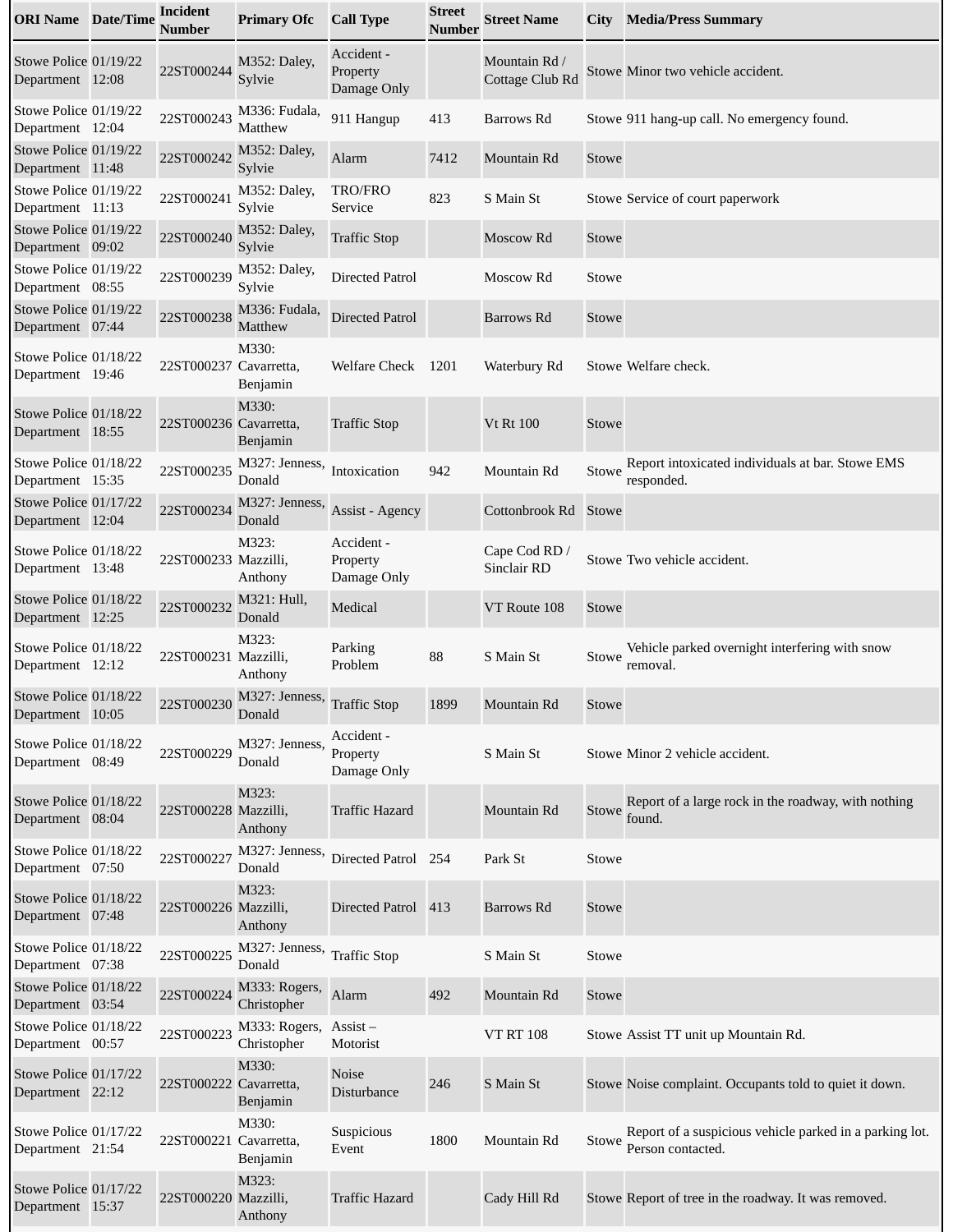| <b>ORI Name</b> Date/Time                 | <b>Incident</b><br><b>Number</b> | <b>Primary Ofc</b>                         | <b>Call Type</b>                      | <b>Street</b><br>Number | <b>Street Name</b>                           | City  | <b>Media/Press Summary</b>                                                      |
|-------------------------------------------|----------------------------------|--------------------------------------------|---------------------------------------|-------------------------|----------------------------------------------|-------|---------------------------------------------------------------------------------|
| Stowe Police 01/17/22<br>Department 14:31 | 22ST000219                       | M336: Fudala,<br>Matthew                   | Fire Alarm                            | 433                     | Mountain Rd                                  | Stowe |                                                                                 |
| Stowe Police 01/17/22<br>Department 13:59 | 22ST000218                       | M336: Fudala,<br>Matthew                   | $\overline{A}$ ssist –<br>Motorist    |                         | Mountain Rd /<br>Lintilhac Dr                |       | Stowe Assist tow truck pulling out a vehicle from the snow.                     |
| Stowe Police 01/17/22<br>Department 13:54 | 22ST000217                       | M327: Jenness, Suspicious<br>Donald        | Event                                 |                         | Sylvan Woods<br>Dr                           | Stowe | Report of a person stumbling while walking. Person<br>was located and was fine. |
| Stowe Police 01/17/22<br>Department 13:25 | 22ST000216                       | M336: Fudala,<br>Matthew                   | <b>Motor Vehicle</b><br>Complaint     |                         | Mountain Rd                                  |       | Stowe Vehicle slid off road.                                                    |
| Stowe Police 01/17/22<br>Department 13:09 | 22ST000215                       | M336: Fudala,<br>Matthew                   | <b>Motor Vehicle</b><br>Complaint     |                         | Mountain Rd                                  |       | Stowe Vehicle slid off road. Tow truck was called.                              |
| Stowe Police 01/17/22<br>Department 13:02 | 22ST000214 Mazzilli,             | M323:<br>Anthony                           | <b>Welfare Check</b>                  | 911                     | S Main St                                    |       | Stowe Welfare check requested, and person not found.                            |
| Stowe Police 01/17/22<br>Department 13:39 | 22ST000213 Mazzilli,             | M323:<br>Anthony                           | <b>Motor Vehicle</b><br>Complaint     |                         | Mountain Rd                                  |       | Stowe Assist a bus stuck in the snow.                                           |
| Stowe Police 01/17/22<br>Department 12:04 | 22ST000212                       | M321: Hull,<br>Donald                      | <b>Rescue Call</b>                    |                         | Cottonbrook Rd                               | Stowe |                                                                                 |
| Stowe Police 01/17/22<br>Department 11:26 | 22ST000211                       | M336: Fudala,<br>Matthew                   | Assist - Public                       | 4969                    | Mountain Rd                                  |       | Stowe Assist public with a burst water pipe.                                    |
| Stowe Police 01/17/22<br>Department 10:49 | 22ST000210                       | M336: Fudala,<br>Matthew                   | <b>Traffic Hazard</b>                 |                         | Mountain rd /<br>Lower Sanborn               |       | Stowe Report of vehicle off of the road. Nothing found.                         |
| Stowe Police 01/17/22<br>Department 09:13 | 22ST000209                       | M336: Fudala,<br>Matthew                   | Fire Alarm                            | 1126                    | Mountain Rd                                  | Stowe |                                                                                 |
| Stowe Police 01/17/22<br>Department 08:59 | 22ST000208 Mazzilli,             | M323:<br>Anthony                           | <b>Welfare Check</b>                  | 181                     | Maple St                                     |       | Stowe Welfare check requested and person not located.                           |
| Stowe Police 01/17/22<br>Department 06:57 | 22ST000207 Mazzilli,             | M323:<br>Anthony                           | Accident -<br>Property<br>Damage Only |                         | Edson Hill                                   |       | Stowe Single vehicle accident.                                                  |
| Stowe Police 01/17/22<br>Department 01:18 | 22ST000206                       | M331: Trucott,<br>Robert                   | Accident -<br>Property<br>Damage Only |                         | Mountain Rd<br><b>And Houston</b><br>Farm Rd |       | Stowe Vehicle went off the road, led to DUI Arrest                              |
| Stowe Police 01/16/22<br>Department 23:17 |                                  | 22ST000205 M332: O'Steen,<br><b>Brooke</b> | Citizen Dispute 823                   |                         | S Main St                                    |       | Stowe Citizen dispute. Both seperated.                                          |
| Stowe Police 01/16/22<br>Department 20:12 | 22ST000204                       | M331: Trucott,<br>Robert                   | <b>Traffic Stop</b>                   |                         | Mountain Rd /<br>Cottage Club Rd             | Stowe |                                                                                 |
| Stowe Police 01/16/22<br>Department 15:20 | 22ST000203 Cavarretta,           | M330:<br>Benjamin                          | <b>Motor Vehicle</b><br>Complaint     |                         | Maple St                                     | Stowe | Vehicle reported all over the road. Resulted in DUI<br>arrest.                  |
| Stowe Police 01/16/22<br>Department 13:55 | 22ST000202 Cavarretta,           | M330:<br>Benjamin                          | <b>Traffic Stop</b>                   |                         | Mountain Rd                                  | Stowe |                                                                                 |
| Stowe Police 01/16/22<br>Department 13:04 | 22ST000201 Cavarretta,           | M330:<br>Benjamin                          | Wanted Person 1201                    |                         | Waterbury Rd                                 | Stowe | Attempt to find a person with two open warrants.<br>Person not found.           |
| Stowe Police 01/16/22<br>Department 12:26 | 22ST000200 Cavarretta,           | M330:<br>Benjamin                          | <b>Traffic Stop</b>                   | 999                     | Stagecoach Rd                                | Stowe |                                                                                 |
| Stowe Police 01/16/22<br>Department 11:46 | 22ST000199 Cavarretta,           | M330:<br>Benjamin                          | <b>Traffic Stop</b>                   |                         | Moscow Rd                                    | Stowe |                                                                                 |
| Stowe Police 01/16/22<br>Department 10:13 | 22ST000198 Whitcomb,             | M328:<br>Frederick                         | Dead Body                             | 46                      | Dunham Ln                                    |       | Stowe Untimely death at home.                                                   |
| Stowe Police 01/16/22<br>Department 09:51 | 22ST000197 Cavarretta,           | M330:<br>Benjamin                          | <b>Traffic Stop</b>                   |                         | Mountain Rd                                  | Stowe |                                                                                 |
| Stowe Police 01/16/22<br>Department 08:50 | 22ST000196 Cavarretta,           | M330:<br>Benjamin                          | $\overline{A}$ ssist –<br>Motorist    |                         | Mountain Rd                                  |       | Stowe Assist motorist with vehicle out of gas.                                  |